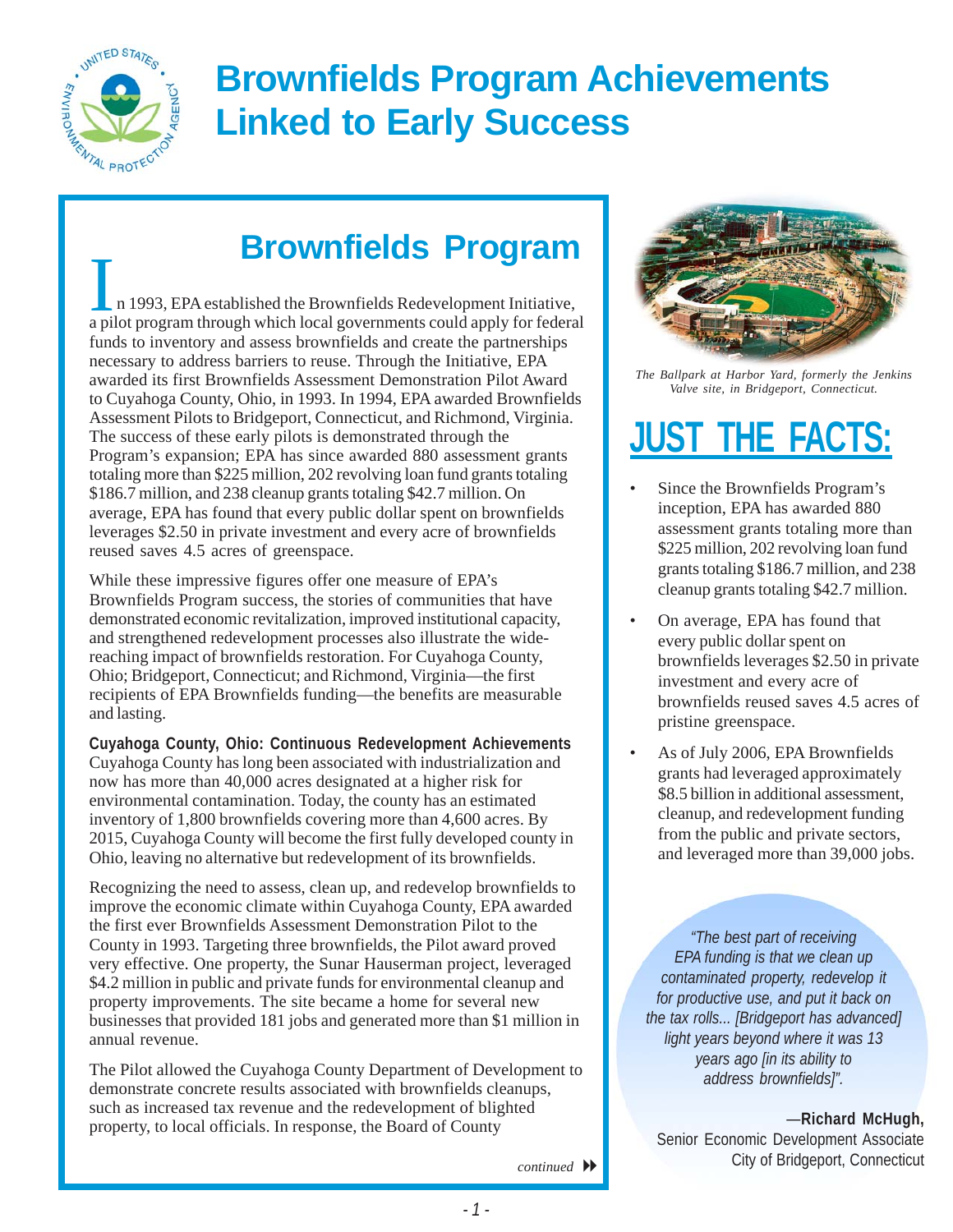Commissioners issued a \$15 million bond establishing the Brownfield Redevelopment Fund. The Fund combines funding from the original bond with local, state, and federal sources to assess and clean up brownfields. Up to 45 percent of the funding can be designated as a forgivable loan to level the playing field to make development on brownfields cost competitive with untouched greenfields.

 Cuyahoga County received one Revolving Loan Fund Pilot and four grants from EPA between 1997 and 2006. The County has evaluated, refined, and shared its brownfields redevelopment strategies, becoming a mentor to communities seeking similar results. After extending the 45 percent forgiveness provision of its Brownfield Redevelopment Fund to private entities, the County saw the number of brownfields projects that received funding double between 2004 and 2005 and maintain that higher level in 2006. Tracey Nichols, the County's Assistant Director for Economic Development, explains, "It is critically important to reevaluate and evolve our program, as well as have access to funding, to guide companies through the brownfields redevelopment process."

From 1993 to 2006, funding leveraged from EPA grants totaled \$8.45 million in Cuyahoga County. With an increase in property values of \$15.5 million and annual property taxes of \$563,000 attributed to brownfields cleanups between 1993 and 2006, Cuyahoga County has demonstrated marked and continuous achievements in brownfields redevelopment.

#### **Bridgeport, Connecticut: Growing Institutional Capacity**

Between 1984 and 1994, Bridgeport lost approximately 50 percent of its manufacturing base, and industrial employment has dropped steadily in each of the last three decades. Many businesses abandoned the city, leaving behind hundreds of acres that remained unused due to the presence or threat of contamination.

To assist Bridgeport with overcoming its legacy of contaminated land, EPA awarded the city a Brownfields Assessment Pilot in 1994. Through this Pilot and subsequent efforts, the city established an inventory of more than 200 brownfields. For one of these sites, the Jenkins Valve property, the city leveraged \$14 million from private, city, and state sources to clean up and redevelop the site into the Ballpark at Harbor Yard, a 5,500-seat ballpark for the Bridgeport Bluefish independent league baseball team. The property is now a welcoming gateway to the city, replacing a former eyesore. Through this project alone, the city leveraged 361 jobs, 68 of which are permanent.

Bridgeport has also received supplemental assistance funding from EPA, a Revolving Loan Fund Pilot, and six Brownfields grants; two additional grants were announced in 2006. In total, EPA funding has helped to leverage more than 500 jobs and \$73 million for cleanup and redevelopment. Bridgeport has significantly refined its institutional capacity to redevelop brownfields, resulting in faster and more targeted cleanup efforts, as well as helping to make Bridgeport a front-runner in brownfields cleanup in New England. The City of Bridgeport was one of the first in the nation to seek local input and involve multiple stakeholders in the redevelopment process, to revitalize whole communities rather than parcels of land. Richard McHugh, a Bridgeport Senior Economic Development Associate, credits EPA with helping Bridgeport "advance lightyears beyond where it was 13 years ago" in its ability to tackle brownfields development projects. "The best part of receiving EPA funding," he explains, "is that we clean up contaminated property, redevelop it for productive use, and put it back on the tax rolls."

#### **Richmond, Virginia: Leader in Outreach, Process, and Collaboration**

Richmond, Virginia, has experienced disinvestment and decline in its older industrial areas and neighboring communities, leaving vacant and underutilized commercial and industrial properties behind. Richmond's Real Estate Services Office estimates that there are 16 large and nearly 100 smaller brownfields, encompassing 190 acres in the city. In 2005, the Office projected that the redevelopment of these properties could result in approximately \$100 million in tax revenues and 1,000 new full-time jobs.

In 1994, EPA selected the City of Richmond as a National Brownfields Assessment Pilot recipient. The Pilot focused on developing a means to inventory and market its brownfields and identify and mitigate financial barriers to redevelopment. These initial efforts were realized when the City of Richmond performed 15 Phase I site assessments as well as 7 Phase II and specialized site assessments under the umbrella of a 1997 Brownfields Pilot Site Assessment Grant. An additional four Phase I assessments were

*continued* •

*Solid Waste and Emergency Response (5105T)*